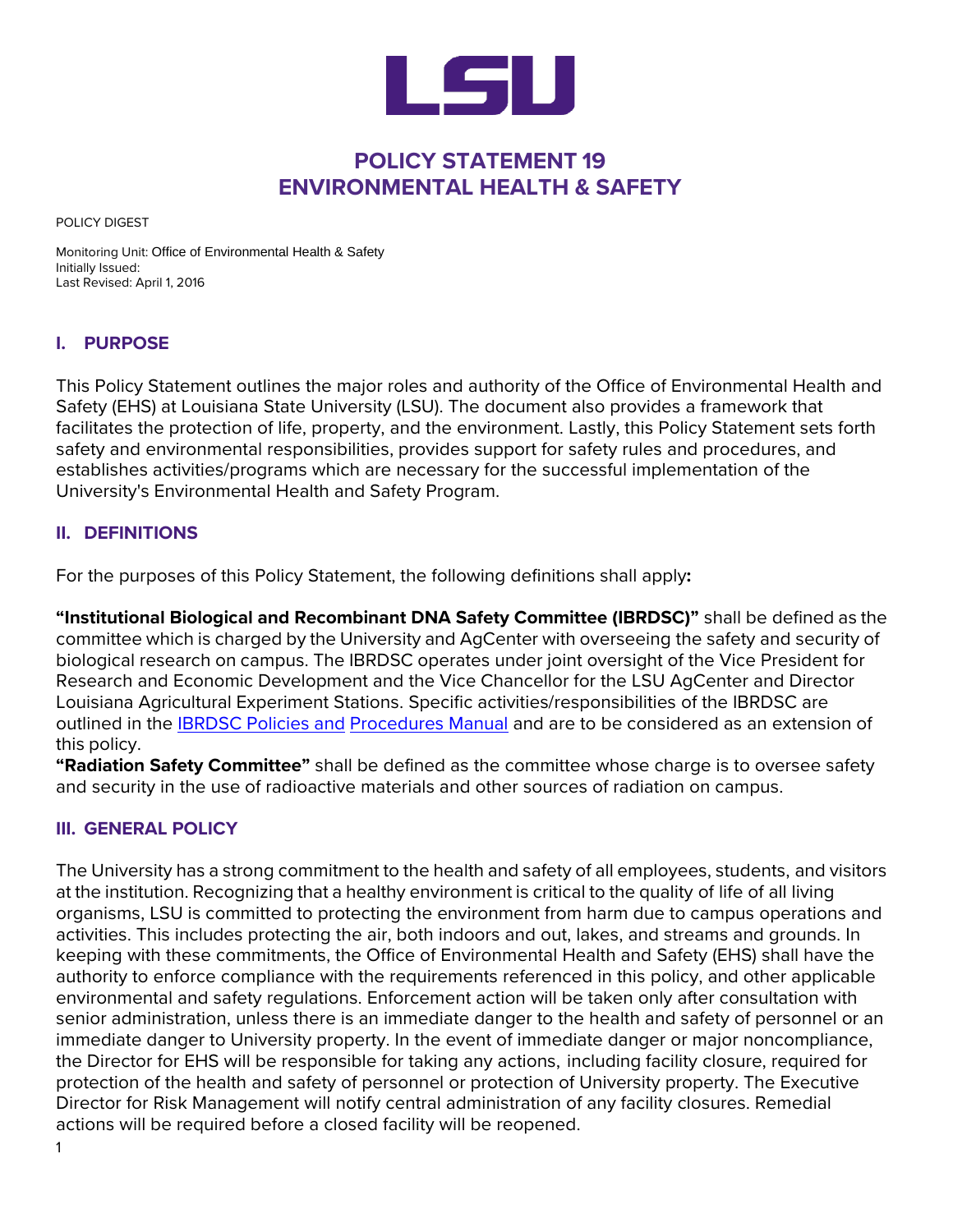In addition, the following shall be followed:

- In the interest of providing a safe environment for employees, students and visitors, all University activities, including, but not limited to, the design, construction, operation and maintenance of University facilities, shall be conducted in accordance with all applicable safety codes such as the National Fire Protection Association (NFPA), American National Standards Institute, (ANSI), American Society of Mechanical Engineers (ASME), American Society for Testing and Materials (ASTM), and with all governmental safety and environmental standards, including, but not limited to, those issued by the Louisiana State Fire Marshal, the Occupational Safety and Health Administration (OSHA), Environmental Protection Agency (EPA), Louisiana Department of Environmental Quality (LDEQ), Department of Transportation (DOT), Nuclear Regulatory Commission (NRC), and other similar state, federal or local agencies. Guidelines of the State Office of Risk Management (ORM) will form the foundation for the University safety program.
- Safety and environmental rules and procedures in the [University](https://lsu.edu/ehs/references/university-safety-manual/0_safety-manual.php) Safety Manual are essential to the safety program and shall be vigorously enforced by supervision, using disciplinary action where appropriate. In addition to enforcement activities, supervisors are responsible for planning and assigning work that is within the training, capability, and skills of workers.
- Critical program elements such as periodic safety inspections, safety training, accident investigations, and safety meetings shall be implemented for all work groups, including those elements outlined in the [University Safety](https://lsu.edu/ehs/references/university-safety-manual/0_safety-manual.php) Manual.
- Recognizing that proper training is critical to employee safety, the University will provide safety and skills training to achieve a skilled and safe work force.

# **IV. ENVIRONMENTAL CONTROL**

It is the University's intent to provide a safe environment that is conducive to studying, learning, and working, and to minimize any recognized hazards. Any situation or deportment which disrupts the studying, learning, or working process, or introduces a hazard, is prohibited. Eating and drinking is prohibited in classrooms except for University approved events. The use of classrooms for activities other than scheduled classes must first be approved by the responsible party. Smoking is prohibited in all University learning and working environments. All animals, except those specifically required for research or teaching purposes, or those that are medically approved, are prohibited in all University facilities, including all learning and working environments. The Veterinary School Clinic, which regularly services clients, is the only area of the School of Veterinary Medicine with the authority to maintain client animals on the LSU campus. Deans, Directors, and Department Heads are responsible for enforcement of this policy within their units and faculty members are responsible for the enforcement of this policy in their classrooms.

Any person using outdoor areas of the LSU campus has the responsibility of maintaining control of their animals at all times.

NOTE: Learning and working environments include classrooms, studios, laboratories, offices, conference facilities, seminar rooms, practice rooms, libraries, designated study areas, and carrels.

## **V. RESPONSIBILITIES**

A. Each and every employee shall be responsible for his/her own safety, for promoting the safety of co-workers, and for protecting the local environment. Employees must report and/or correct all safety and environmental concerns, including, but not limited to, those relating to facilities or procedures. Failure to follow appropriate safety standards may result in disciplinary action, up to and including termination of employment.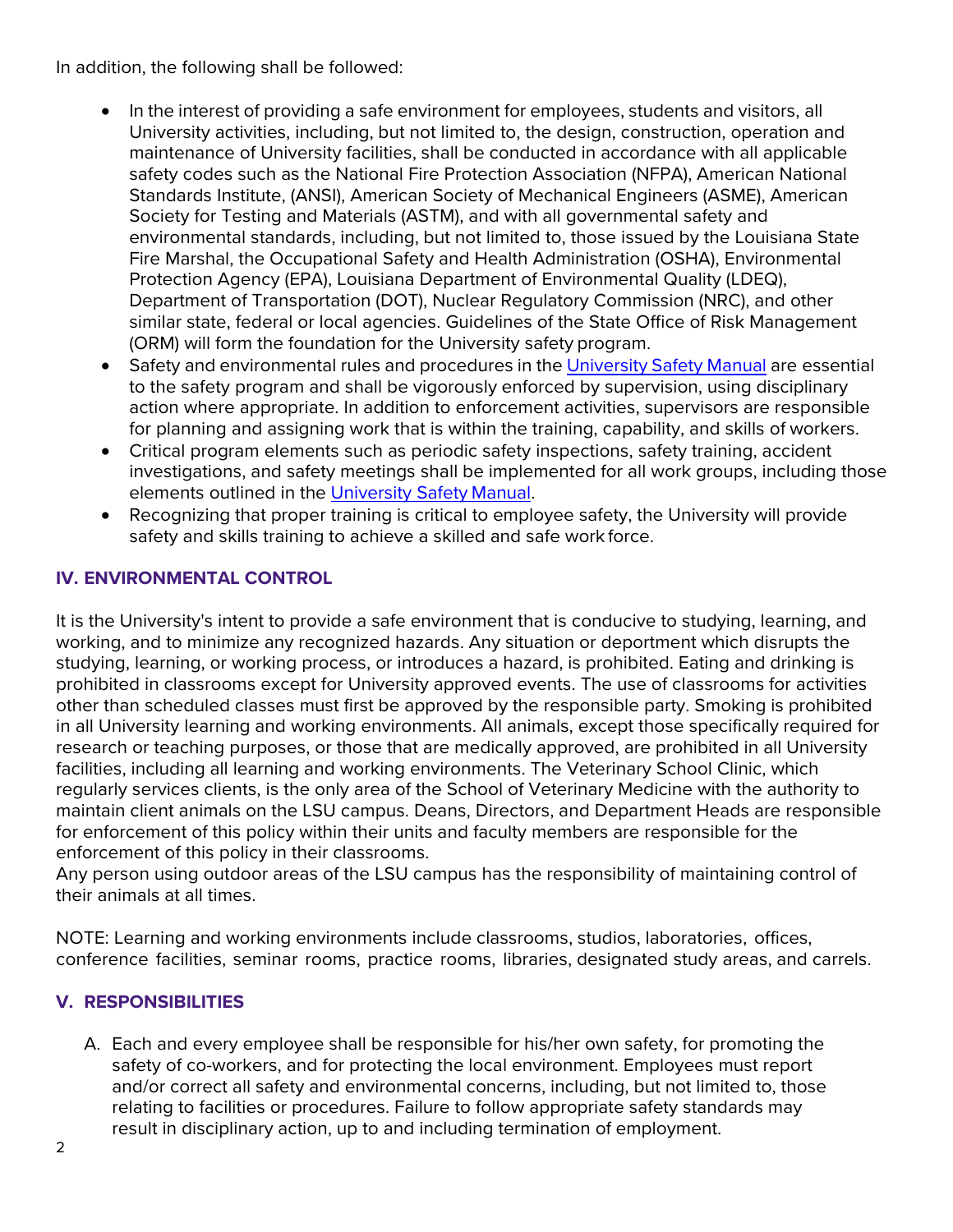- B. Vice Presidents, Deans, Directors, and Department Heads shall implement the safety and environmental program in their areas of administrative responsibility and shall be accountable through their respective administrative channels for the control of accidents and hazardous exposures in the work environment. They shall also set the example for environmental control by emphasizing and adopting good environmental practices in processes and procedures, including, but not limited to, prudent purchasing, use and disposal of chemicals and materials. LSU is subject to environmental regulations promulgated and enforced by local, state, and federal environmental agencies. Any individual or group found to be in violation of these regulations will be potentially responsible for fines levied by the enforcement authorities and will be subject to other appropriate corrective action.
- C. The Office of the Director of Environmental Health and Safety (EHS) is the principal provider/coordinator of all University safety and environmental requirements, including, but not limited to:
	- 1. Providing resources for the identification, evaluation, and control of hazardous situations,
	- 2. Providing safety, security criteria, and assessments for research and teaching labs working with potentially hazardous chemicals, biological or physical agents or processes,
	- 3. Developing and issuing rules and procedures,
	- 4. Consulting with employees and management, and
	- 5. Providing safety training, hazardous waste disposal, and occupational safety and health exposure evaluations.

EHS, jointly with environmental permit holders, will monitor laws and regulatory rules and procedures relating to the environment, act as contact point for interface with environmental regulatory agencies such as the Louisiana Department of Environmental Quality (LADEQ), US Environmental Protection Agency (EPA) and the City of Baton Rouge on regulatory issues, and interface with legal representatives for the University in citations/disputes on environmental issues.

NOTE: Radiation safety is the responsibility of the Radiation Safety Committee on campus.

D. The University Safety Committee is an advisory committee reporting to the Director of Environmental Health and Safety. The University Safety Committee shall provide recommendations to the administration that will enhance the University Environmental Health and Safety Program.

#### **VI. ADMINISTRATIVE POSITIONS HOLDING ENVIRONMENTAL PERMITS (Discharge permits to the Air or Water, Hazardous Waste Disposal, etc.)**

Administrative department heads shall assure that environmental permits are obtained where required under law. The permit holder shall:

- A. Assure that permitted activities are conducted in strict compliance with the environmental permit through proper operation and maintenance ofequipment, adequate procedures, recordkeeping, reporting and periodic inspections;
- B. Jointly with EHS, monitor developments in regulations and laws affecting the permit;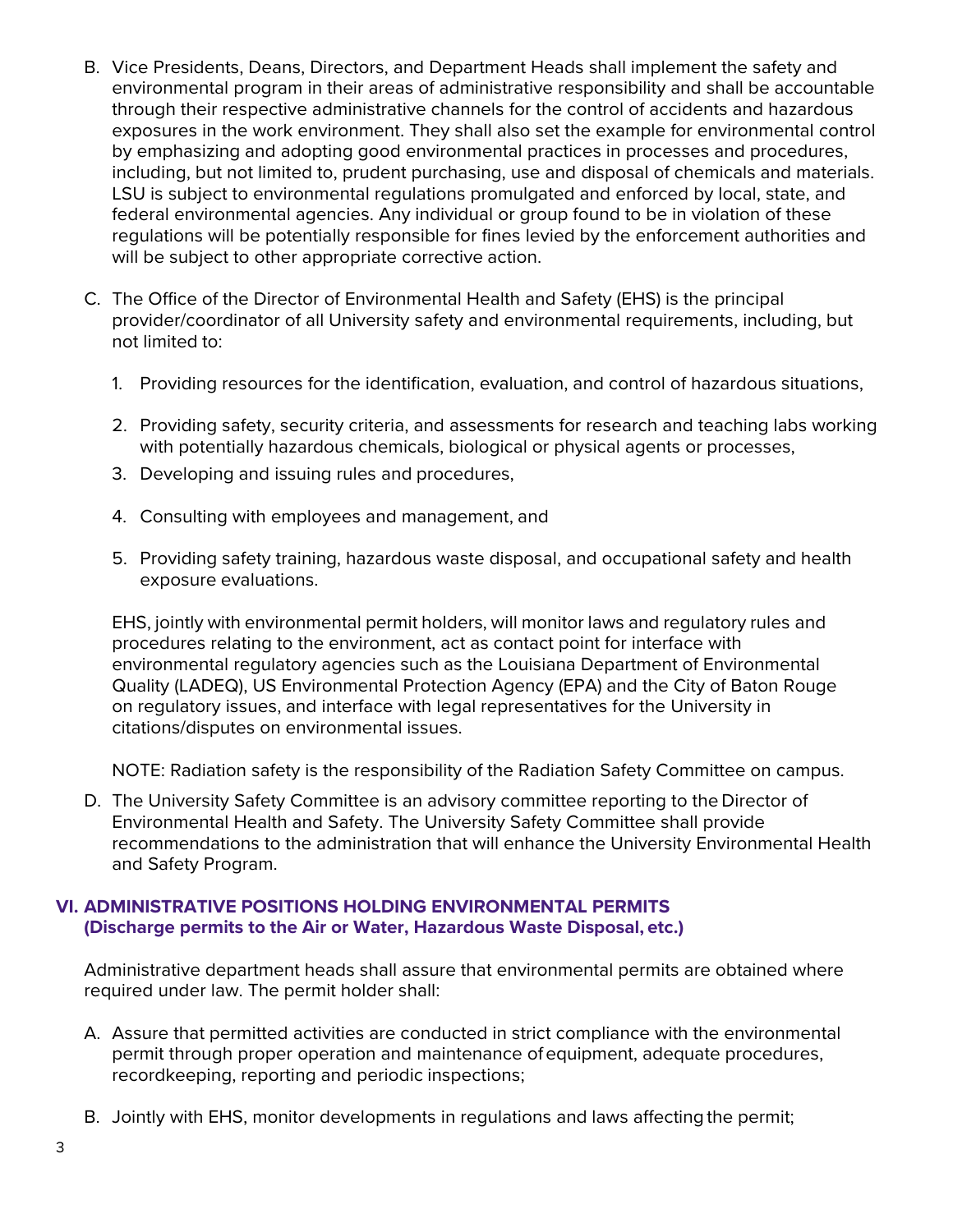- C. Maintain permit in up-to-date status, with appropriate renewals, data submittals, reporting and other requirements;
- D. Cooperate with and assist EHS personnel in its role in monitoring permitted activities and investigating incidents; and
- E. Jointly with EHS, obtain proper permits or permit modifications from permitting agencies for new or re-furbished processes or equipment.

NOTE: Where appropriate, refer to the Environmental Programs section of the University Safety Manual for guidance in administering this program.

#### **VII.CHEMICAL USE AND RESEARCH – SAFETY AND SECURITY**

The US Department of Homeland Security enforces the Chemical Facility Anti-Terrorism Standard (CFATS) which applies to possession, use and transfer of certain high hazard chemicals. EHS, through the Chemical Safety Manager, assures that adequate compliance controls and procedures are in place, through consultation, training, inventory procedures, inspections and other compliance requirements under CFATS.

Principal investigators and unit heads assure safety and environmental compliance through activities such as inventory control and reporting as required by EHS; supervising and training laboratory and support workers to assure safety and security; cooperating with inspections and investigations; and correcting deficiencies identified in these activities.

## **VIII. BIOLOGICAL RESEARCH - SAFETY AND SECURITY**

To assure that activities involving biological research, diagnostics, instruction, and other activities involving biological materials and toxins are conducted in a safe and secure manner, the Institutional Biological and Recombinant DNA Safety Committee (IBRDSC) has been delegated the authority for registration, approval and oversight of recombinant DNA (rDNA) and biological research activities.

- A. All research activities involving the use of rDNA, pathogenic microorganisms infecting humans, animals or plants, and biological toxins must be registered with, and approved by, the IBRDSC. Principal investigators' and unit heads' responsibilities include, but are not limited to:
	- 1. Registering research with the IBRDSC;
	- 2. Supervising and directing laboratory and support personnel;
	- 3. Ensuring that lab personnel have proper training; and
	- 4. Providing access to labs for inspections and assuring that prompt corrective action is employed upon notice of a safety/security violation or concern.
- B. The Biological Safety Manager in EHS supports the activities of the IBRDSC, and provides:
	- 1. Technical advice and training for committee members and principal investigators;
	- 2. Inspections of laboratories and other facilities involved in covered activitiesto: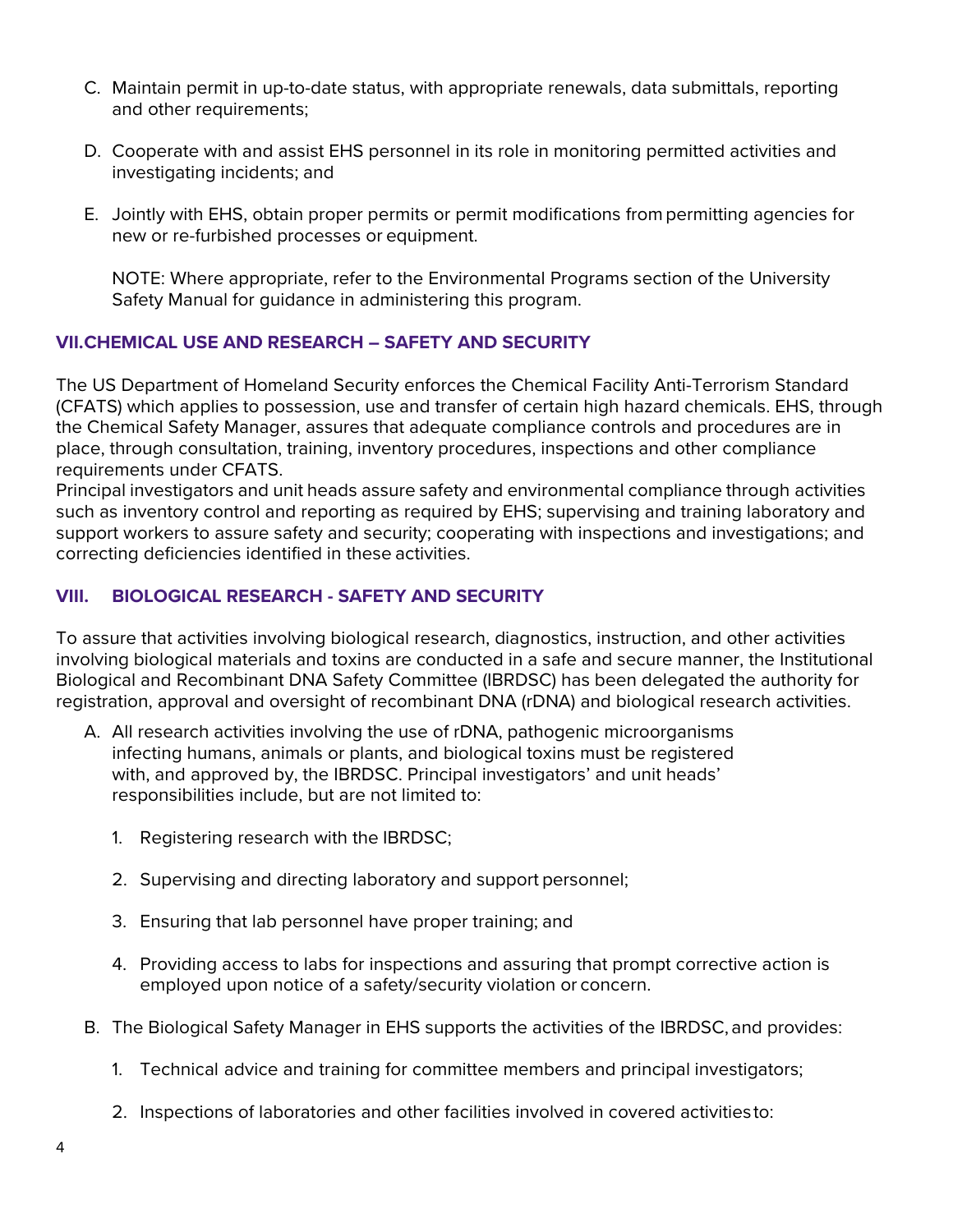- a. Assure that proper safety equipment and practices are employed and research is being conducted as approved by the IBRDSC;
- b. Assure that federal/state regulations are being followed; and
- c. Provide an inspection report and follow-up inspections to assure correction action is completed.

NOTE: Where significant or serious violations are found that may pose a danger to personnel, plants/animals or the community, the Biological Safety Manager is responsible for issuing instructions to halt activities and secure the agents and laboratory until a satisfactory resolution is found.

## **IX. SELECT AGENTS**

In addition to the requirements above on safety and security, special requirements exist for "Select Agents." The Centers for Disease Control (CDC) and the Animal and Plant Health Service (APHIS) have issued rules that control research using "Select Agents and Toxins" which are identified as potentially harmful to public safety and the environment under federal law. The Responsible Official, appointed jointly by the Vice President for Research and Economic Development, and the Vice Chancellor for the LSU AgCenter and Director of Louisiana Agricultural Experiment Station, is responsible for:

- A. Applying for CDC/APHIS registration and obtaining approval for labs and researchers prior to permitting handling, transporting or using select agents and toxins;
- B. Assuring institutional compliance with all requirements contained in and associated with the CDC and APHIS regulations; and
- C. Issuing guidelines/policies relating to safety and security in this research.

NOTE: No transfer, receipt of, or research with, select agents and toxins may occur prior to approval from CDC/APHIS. All such approvals must be obtained by and received through the Responsible Official. Guidelines for access to, use of or transfer of select agents and toxins are in the "Select Agent Program Biological Safety Plan" administered by and accessed through the Responsible Official. The Responsible Official can be contacted through EHS. Select agents and toxins are listed on the web sites of the [CDC, APHIS, a](https://www.cdc.gov/)nd [EHS.](https://lsu.edu/ehs/)

Questions or comments regarding this Policy Statement should be submitted to EHS at 225.578.5640 or via e-mail at [EHS@lsu.edu.](mailto:EHS@lsu.edu)

## **X. SOURCE**

- A. [Louisiana State Office of Risk Management –](https://www.doa.la.gov/Pages/orm/Loss-Prevention.aspx) Loss Control Program
- B. [Louisiana Department of Environmental Quality –](https://deq.louisiana.gov/) Resource Conservation and [Recovery](https://deq.louisiana.gov/)  [Act \(RCRA\) and other applicable EPA](http://www.deq.louisiana.gov/portal/) rules
- C. Louisiana State Fire Marshal [Enforcement of National Fire Protection Association](http://sfm.dps.louisiana.gov/) [\(NFPA\)](http://sfm.dps.louisiana.gov/) **[Standards](http://sfm.dps.louisiana.gov/)**